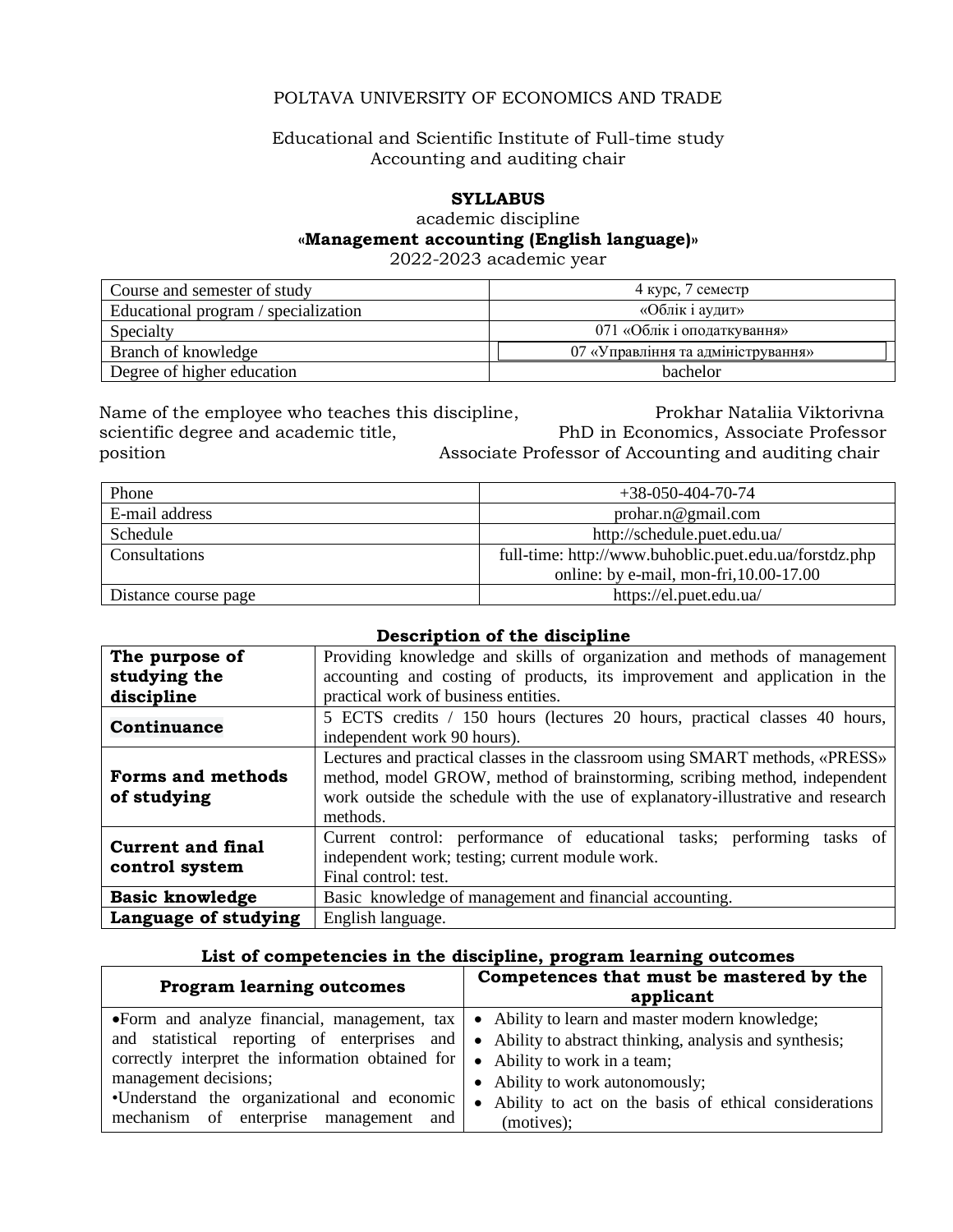| evaluate the effectiveness of decision-making                                                | Ability to be critical and self-critical;<br>$\bullet$                                                                                                                                                                                                        |
|----------------------------------------------------------------------------------------------|---------------------------------------------------------------------------------------------------------------------------------------------------------------------------------------------------------------------------------------------------------------|
| using accounting and analytical information;<br>•Be able to work both independently and in a | Knowledge and understanding of the subject area and<br>understanding of professional activity;                                                                                                                                                                |
| team, show leadership qualities and responsibility                                           | Ability to communicate in a foreign language;                                                                                                                                                                                                                 |
| in work, adhere to ethical principles, respect<br>individual and cultural diversity.         | Skills in using modern information systems and<br>communication technologies;                                                                                                                                                                                 |
|                                                                                              | Ability to conduct research at the appropriate level;                                                                                                                                                                                                         |
|                                                                                              | • Use mathematical tools to study socio-economic<br>processes, solving applied problems in the field of<br>accounting, analysis, control, audit, taxation;                                                                                                    |
|                                                                                              | • Ability to display information about business<br>transactions of business entities in financial and<br>management accounting, their systematization,<br>generalization in reporting and interpretation to meet<br>the information needs of decision makers; |
|                                                                                              | Carry out accounting procedures using specialized<br>information systems and computer technology;                                                                                                                                                             |
|                                                                                              | Identify and assess the risks of failure to achieve<br>$\bullet$<br>management objectives of the entity, non-compliance<br>with legislation and regulation, inaccuracy of<br>reporting, preservation and use of its resources;                                |
|                                                                                              | Ability to apply ethical principles in the performance<br>of professional duties.                                                                                                                                                                             |

# **Thematic plan of the discipline**

| Theme                                                                      | Type of work                                                                                                                                                                                | Tasks of independent work          |  |
|----------------------------------------------------------------------------|---------------------------------------------------------------------------------------------------------------------------------------------------------------------------------------------|------------------------------------|--|
|                                                                            | Module1. Theoretical and methodological foundations of management accounting                                                                                                                |                                    |  |
| Theme<br>1. The nature<br>and<br>of<br>purpose<br>management<br>accounting | Attending classes; homework protection;<br>discussion<br>of<br>lesson<br>material;<br>performance of educational tasks; tasks<br>of independent work; testing                               | Perform tasks for independent work |  |
| 2.<br>Theme<br>Cost<br>classification                                      | Attending classes; homework protection;<br>$\sigma$ f<br>discussion<br>lesson<br>material:<br>performance of educational tasks; tasks<br>of independent work; testing                       | Perform tasks for independent work |  |
| Theme 3. Cost behavior                                                     | Attending classes; homework protection;<br>discussion<br>$\sigma$<br>lesson<br>material;<br>performance of educational tasks; tasks<br>of independent work; testing; current<br>module work | Perform tasks for independent work |  |
| Module 2. Methods of cost accounting and costing                           |                                                                                                                                                                                             |                                    |  |
| Theme 4. Material costs                                                    | Attending classes; homework protection;<br>discussion<br>of<br>lesson<br>material;<br>performance of educational tasks; tasks<br>of independent work; testing                               | Perform tasks for independent work |  |
| Theme 5. Labor costs                                                       | Attending classes; homework protection;<br>discussion<br>$\sigma$<br>lesson<br>material:<br>performance of educational tasks; tasks<br>of independent work; testing                         | Perform tasks for independent work |  |
| Overheads<br>Theme<br>6.<br>and absorption                                 | Attending classes; homework protection;<br>discussion<br>of<br>lesson<br>material:                                                                                                          | Perform tasks for independent work |  |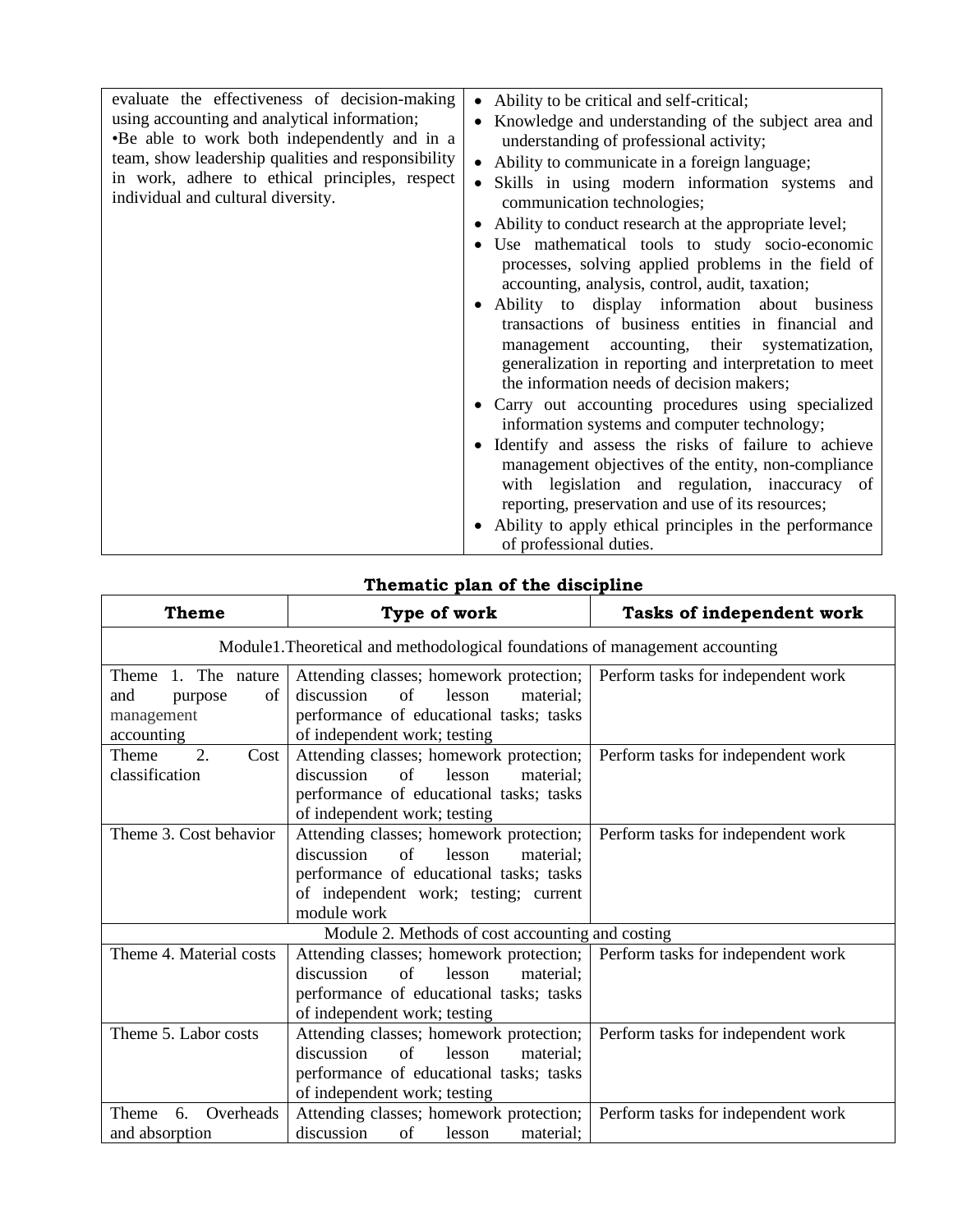| Theme                                                                | Type of work                                                                                                                                                                                  | Tasks of independent work          |
|----------------------------------------------------------------------|-----------------------------------------------------------------------------------------------------------------------------------------------------------------------------------------------|------------------------------------|
|                                                                      | performance of educational tasks; tasks<br>of independent work; testing                                                                                                                       |                                    |
| Theme 7. Marginal and<br>absorption costing                          | Attending classes; homework protection;<br>discussion<br>of<br>lesson<br>material:<br>performance of educational tasks; tasks<br>of independent work; testing                                 | Perform tasks for independent work |
| 8.<br><b>Theme</b><br><b>Process</b><br>costing                      | Attending classes; homework protection;<br>of<br>discussion<br>lesson<br>material;<br>performance of educational tasks; tasks<br>of independent work; testing                                 | Perform tasks for independent work |
| Theme 9. Budgeting                                                   | Attending classes; homework protection;<br>of<br>discussion<br>lesson<br>material;<br>performance of educational tasks; tasks<br>of independent work; testing                                 | Perform tasks for independent work |
| 10.<br><b>Standard</b><br><b>Theme</b><br>costing                    | Attending classes; homework protection;<br>discussion<br>of<br>lesson<br>material:<br>performance of educational tasks; tasks<br>of independent work; testing                                 | Perform tasks for independent work |
| 11.<br><b>Theme</b><br>$Cost-$<br>(CVP)<br>volume-profit<br>analysis | Attending classes; homework protection;<br>discussion<br>$\sigma$ f<br>lesson<br>material;<br>performance of educational tasks; tasks<br>of independent work; testing                         | Perform tasks for independent work |
| Relevant<br>Theme<br>12.<br>costing<br>and<br>decision-<br>making    | Attending classes; homework protection;<br>discussion<br>$\sigma$ f<br>lesson<br>material;<br>performance of educational tasks; tasks<br>of independent work; testing; current<br>module work | Perform tasks for independent work |

### **Information sources**

- 1. Bhimani Alnoor. Management and cost accounting [Electronic resource]. URL: https://www.amazon.com/Management-Cost-Accounting-Alnoor-Bhimani/dp/1292063467.
- 2. Boyd Ken. Cost Accounting For Dummies ® Published by John Wiley & Sons [Electronic resource]. –- URL: [https://www.amazon.com/Cost-Accounting-Dummies-Kenneth-Boyd/dp/1118453808.](https://www.amazon.com/Cost-Accounting-Dummies-Kenneth-Boyd/dp/1118453808)
- 3. Carl S. Warren, James M. Reeve, Jonathan E. Duchac. Financial and managerial accounting [Electronic resource]. - 14th ed. p. cm. - URL: https://www.amazon.com/Financial-Managerial-Accounting-Carl-Warren/dp/1337119202?asin=1337119202&revisionId=&format=4&depth=1.
- 4. Horngren, Charles T., Cost accounting: a managerial emphasis / Charles T. Horngren, Srikant M. Datar, Madhav V. Rajan [Electronic resource]. - 14th ed. p. cm. - URL: https://www.amazon.com/Cost-Accounting-Managerial-Emphasis-14th/dp/0132109174.
	- 5. [Kurhan](http://catalog.puet.edu.ua/opacunicode/index.php?url=/auteurs/view/109509/source:default) N. Improvement of electronic money accounting at Ukrainian enterprises / N. [Kurhan,](http://catalog.puet.edu.ua/opacunicode/index.php?url=/auteurs/view/109509/source:default) [V.](http://catalog.puet.edu.ua/opacunicode/index.php?url=/auteurs/view/109510/source:default)  [Aksyuta](http://catalog.puet.edu.ua/opacunicode/index.php?url=/auteurs/view/109510/source:default) // Економіка харчової промисловості. – 2021. – № 2. – Р. 58–70.
	- 6. [Simakov](http://catalog.puet.edu.ua/opacunicode/index.php?url=/auteurs/view/108963/source:default) K. Improving the Management Accounting System through Strategic Budgeting in an Industrial Enterprise / [K. Simakov,](http://catalog.puet.edu.ua/opacunicode/index.php?url=/auteurs/view/108963/source:default) [S. Chernyshova](http://catalog.puet.edu.ua/opacunicode/index.php?url=/auteurs/view/108964/source:default) // Економічний вісник Донбасу. – 2020. – № 4. – P. 78–84.
	- 7. Web-site [https://www.ifrs.org.](https://www.ifrs.org/)

### **Course software**

- Microsoft Office software package.
- Accounting service Oblik SAAS.